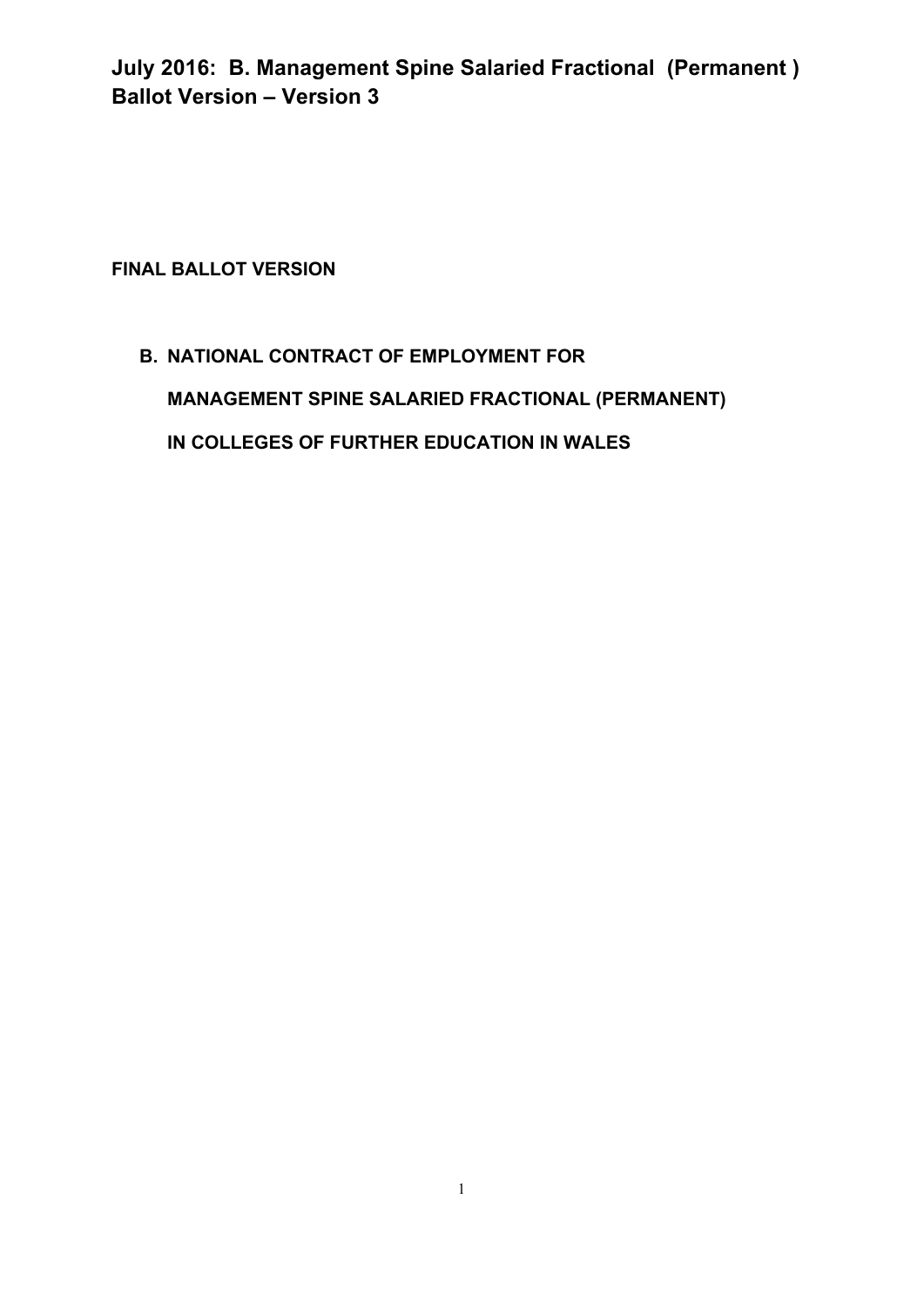|                       | <b>THE EMPLOYER:</b> [Name and address of Corporation <sup>1</sup> ] ("the Corporation") |
|-----------------------|------------------------------------------------------------------------------------------|
|                       | <b>THE EMPLOYEE:</b> [Name and address of Employee]                                      |
| <b>DATE OF ISSUE:</b> |                                                                                          |

# **1. Date of Commencement**

- 1.1 Your permanent employment commenced /shall commence on [•].
- 1.2 Your period of continuous employment [will begin/began] on [•].
- 1.3 If you are made redundant your period of service with certain other employers will be aggregated with your service with the Corporationfor the purpose of determining your redundancy payment. This is in accordance with the Redundancy Payments (Continuity of Employment in Local Government, Etc) (Modification) Order 1999 as amended from time to time.
- 1.4 Your appointment is made in accordance with the Corporation's recruitment and selection procedures and may be subject to the receipt of a satisfactory enhanced DBS disclosure and two satisfactory professional references.

# **2. Duration**

The Employment shall continue until terminated in accordance with the provisions contained herein.

# **3. Probationary Period**

<u> 1989 - Jan Samuel Barbara, político establecido de la provincia de la provincia de la provincia de la provinci</u>

The first 6 months of your employment will be a probationary period, during which your suitability for the position to which you have been appointed will be assessed. The Corporation reserves the right to extend your probationary period if, in its opinion, circumstances so require. During your probationary period, or at the end of it, your employment may be terminated either by you or by the Corporation on giving one month's written notice. You will be deemed to have passed your probationary period unless you are notified otherwise in writing.

 $1$  Not all colleges have Corporations. In this document the term 'Corporation' includes governing bodies or other supervisory boards.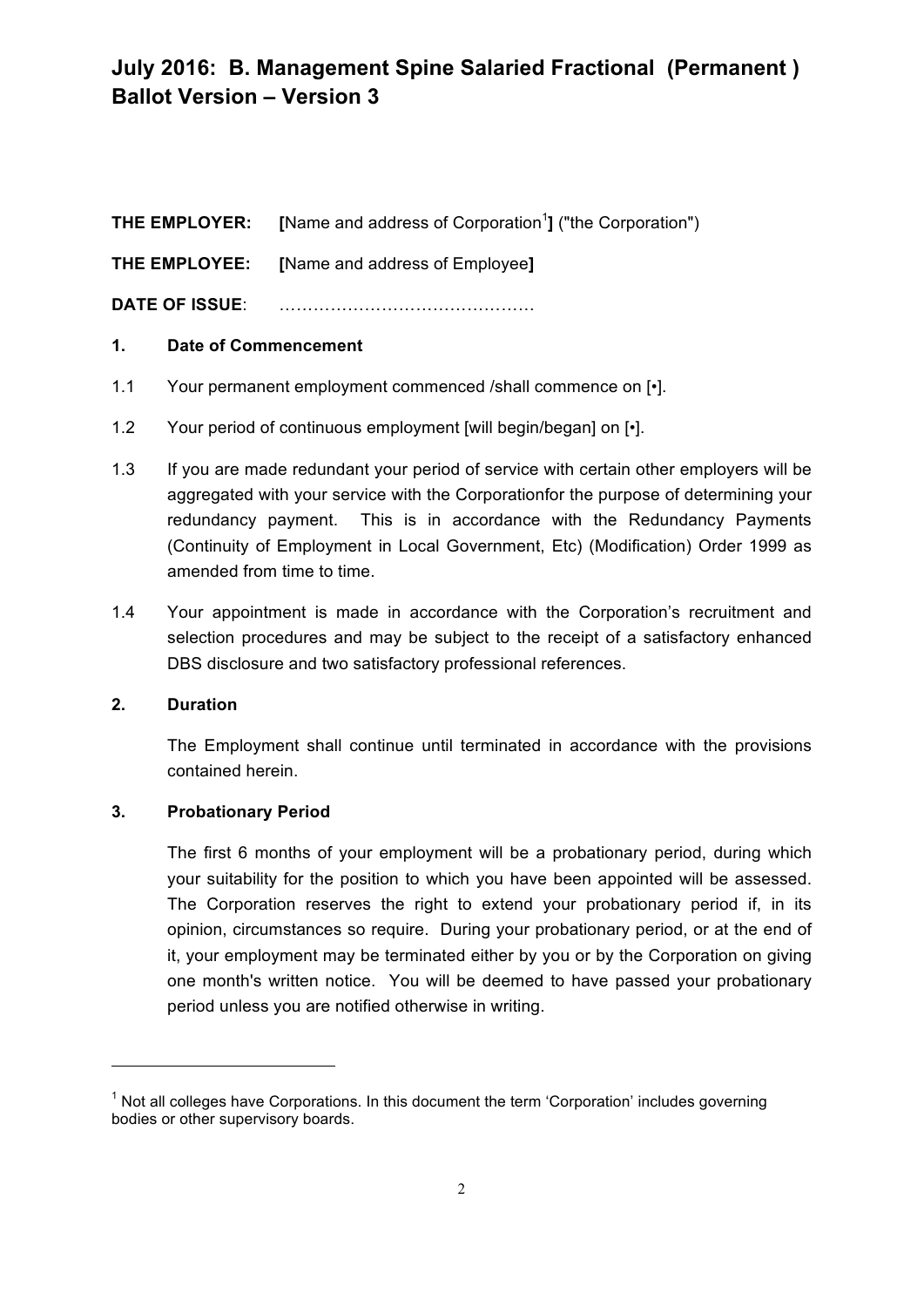# **4. Duties**

- 4.1 You will be employed as [job title] and your duties are those as specified within your Job Description together with any lawful and reasonable instruction given to you.
- 4.2 You may be required in pursuance of your duties to perform services not only for the Corporation but also for any Subsidiary which the Corporation has or may acquire in the future.
- 4.3 You are expected to work flexibly and efficiently, to maintain the highest professional standards and to promote and implement the policies of the Corporation consistent with the role.
- 4.4 You will be expected to comply with any policies and procedures commensurate with your role which the Corporation may from time to time issue to ensure the efficient operation of its business and the welfare and interests of its students and employees**.**

# **5. Remuneration**

- 5.1 Your salary will be based on the Full Time Equivalent salary of [£INSERT•] per annum in accordance with the national pay scale pertinent to your role with your appointment on (INSERT GRADE). Your pro-rata salary will be  $E = 1$  per annum based on the proportion of a full-time equivalent, "FTE", as set out in Clause 10.1 Your salary is payable monthly in arrears by direct credit transfer.
- 5.2 Any salary progression will be determined in accordance with the salary scales set out in the national pay scales pertinent to your role.

# **6. Place of Work**

- 6.1 Your primary place of work will be the Corporation's premises at [INSERT •]. [Your duties will also require you to work at [INSERT] list the locations].
- 6.2 In the event that there is an organisational need to change your primary place of work on an indefinite basis, this will be subject to consultation and agreement with you.

# **7. Mobility**

7.1 There may also be a business need to travel and work on a temporary basis at any premises which the Corporation currently has or may subsequently acquire or at any premises at which it may from time to time provide services. This would be subject to discussion and agreement giving due regard to the following considerations: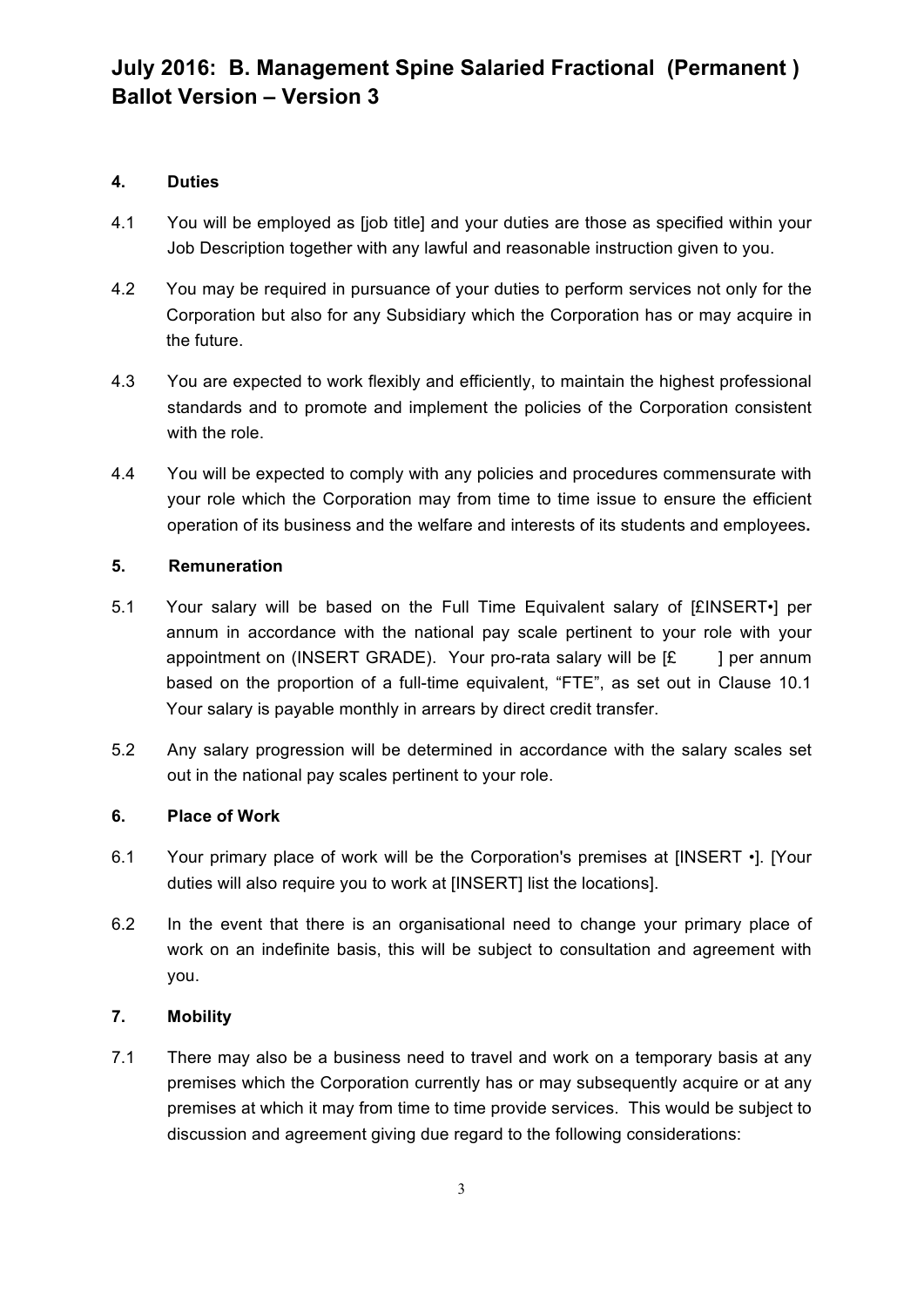- The location and arrangements for travel and subsistence;
- The length of the working day with increased travel time;
- The hours of work;
- The timescale and duration of the proposed arrangements;
- The employee's personal and family circumstances.
- 7.2 From time to time you may be required to travel and work on a temporary basis at locations outside the UK and for a period of no more than 4 weeks subject to the arrangements set out in Clause 7.1.

# **8. Appraisal and Continuing Professional Development**

- 8.1 You are required to participate in the staff appraisal scheme approved by the Corporation;
- 8.2 You are required to participate in reasonable arrangements for your further training and development.
- 8.3 Full details of the Corporation's policy in relation to Continuing Professional Development can be found at IINSERT linkl.

# **9. Requirement for Teaching Qualification**

There is no teaching requirement attached to this post and a teaching qualification is not required.

OR

- 9.1 Managers who teach are subject to the teaching qualifications prescribed by the Further Education Teachers Qualifications (Wales) Regulations 2002 as amended from time to time.
- 9.2 The Corporation will review with you, either prior to commencement of employment or shortly thereafter, the qualifications required for the post that you are to fill and will provide such assistance as it deems reasonable to enable you, if required, to secure requisite qualifications. In the event that you fail to secure the requisite qualifications within the period specified in the Regulations, the Corporation may have no alternative but to terminate your employment and to this end the Corporation reserves the right notwithstanding any other provisions of this contract, to terminate your employment by giving notice in accordance with Clause 35.1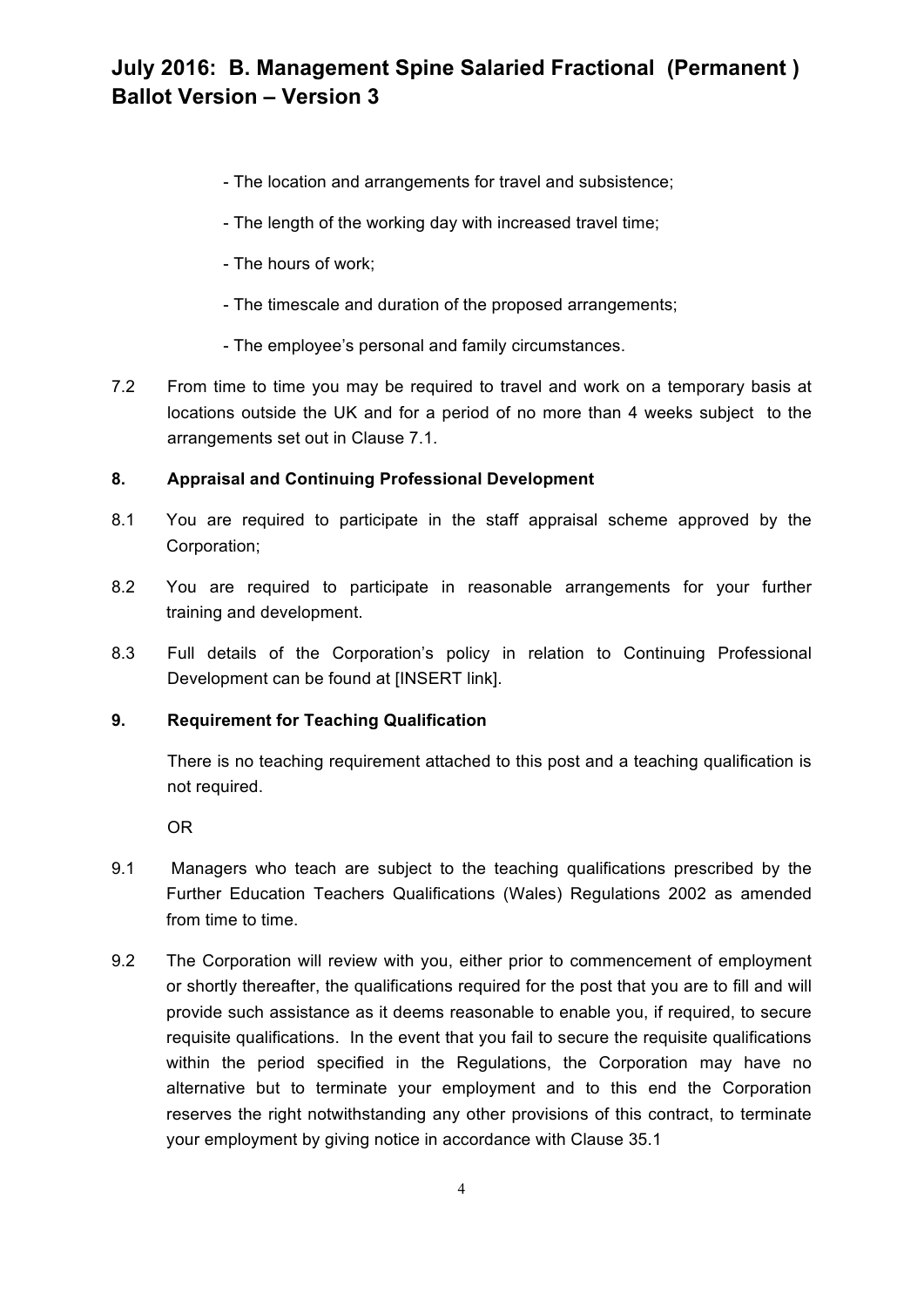# **10. Working Hours**

- 10.1 You will be expected to work such hours as are reasonably necessary for the proper performance of your duties and responsibilities, with a normal working week of [INSERT •] hours, representing a proportion of [INSERT•] FTE. The normal working week is Monday to Friday and in some cases Saturday, by agreement.
- 10.2 You may be required to work additional hours for which you will not be paid overtime, however, any agreed hours in excess of your normal working hours will be covered by time off in lieu (TOIL) arrangements in accordance with the Corporation's policy.
- 10.3 You may sometimes be requested to work on a Bank or Public Holiday, in which case you will be given time off in lieu, should you agree to this, or payment in accordance with the Corporation's policy.

# **11. Holidays**

- 11.1 You are entitled to [INSERT DAYS] paid annual leave in each holiday year (being the period from 1st September to 31st August), and a pro-rata entitlement of 8 Bank and Public Holidays normally observed in Wales and a pro-rata entitlement of up to 5 efficiency days. Your holidays are derived from a full time equivalent entitlement of 37 Days. Your annual leave will accrue on the basis of  $1/12<sup>th</sup>$  of your annual entitlement for each month of completed service.
- 11.2 The Corporation reserves the right to schedule a number of closure days in the Annual Calendar, in the interest of efficiency. Where the total number of such days do not exceed 5 per annum, you will not be required to use your annual leave entitlement. Where the Corporation schedules more than 5 such days per annum, days in excess of your pro-rata entitlement must be taken as part of your annual leave.
- 11.3 The timing of all holidays is subject to the agreement of your line manager. You are required to submit an outline schedule of any significant holidays, where possible before 31st October in any holiday year.
- 11.4 If, on the termination of your employment, you have exceeded your accrued holiday entitlement including Bank and Public holidays up to the date of termination, the Corporation will be entitled to deduct the excess from your final salary payment calculated at a rate of  $1/260<sup>th</sup>$  of your salary for each of the excess days. If you have any unused holiday entitlement, the Corporation will require you to take it during your notice period unless it agrees to pay you the appropriate sum in lieu.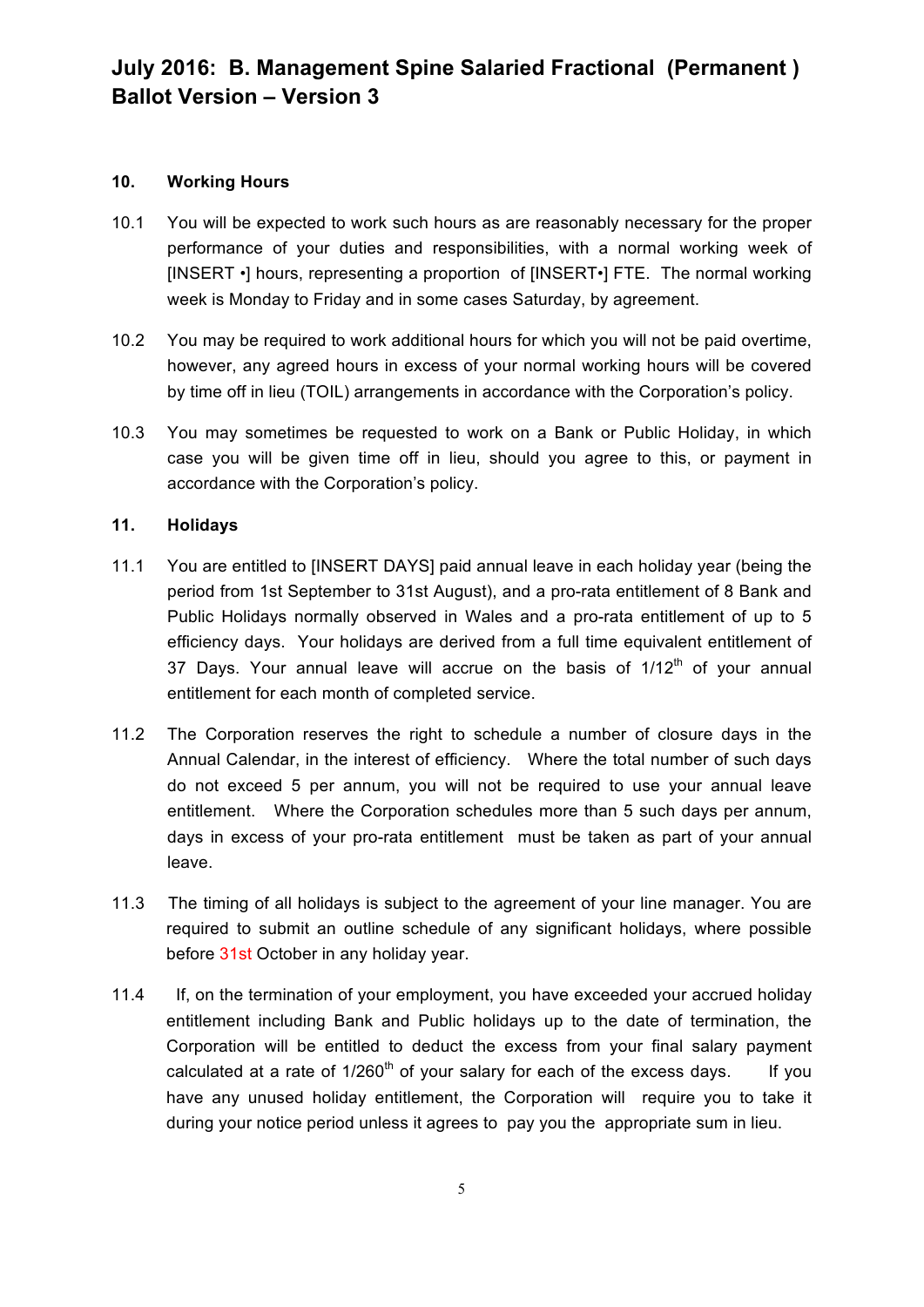- 11.5 If the Corporation terminates your employment, by reason of gross misconduct in accordance with Clause 35.3, any payment due for outstanding holiday entitlement shall be limited to your statutory entitlement under the Working Time Regulations 1998. Any paid holidays (including Bank and Public holidays) taken shall be deemed first to have been taken in satisfaction of that statutory entitlement.
- 11.6 If either party has served notice to terminate the appointment, the Corporation may require you to take any outstanding holiday entitlement during the notice period. Any outstanding holiday entitlement shall be deemed to be taken during any period of garden leave under Clause 35.4
- 11.7 Holiday entitlement for one holiday year cannot be taken in subsequent holiday years unless otherwise agreed by the Principal. In some exceptional cases up to 5 days may be rolled forward, but only with the agreement of the Principal. Failure to take holiday entitlement in the appropriate holiday year will lead to forfeiture of any accrued holiday without any right to payment in lieu thereof*.*
- 11.8 If you are not able to take holiday entitlement due to sickness, accrual of holiday entitlement will be restricted to 28 days pursuant to the statutory requirements of the Working Time Regulations 1998 which will be paid in lieu (on termination of employment only) or carried over by agreement with Corporation's Human Resources on receipt of confirmation from your G.P.

#### **12. Expenses**

Expenses which you incur in the proper performance of your duties will be reimbursed by the Corporation providing that they have been approved in advance by your line manager and are matched by signed and approved receipts in accordance with the Corporation's Financial Regulations which can be obtained from [INSERT LOCATION].

# **13. Pension**

# *Either:-*

You will automatically become a member of the Teachers' Pension Scheme (TPS) subject to its terms and conditions from time to time in force. You may elect to opt out of the scheme at any time. Further details may be obtained from the TPS. The TPS is contracted out of the State Earnings Related Pension Scheme. It follows that as a member of the TPS a contracting out certificate under the Social Security Pensions Act 1975 will be in force in respect of your employment. If you opt out of the TPS, the Corporation is still obliged to comply with the employer duties under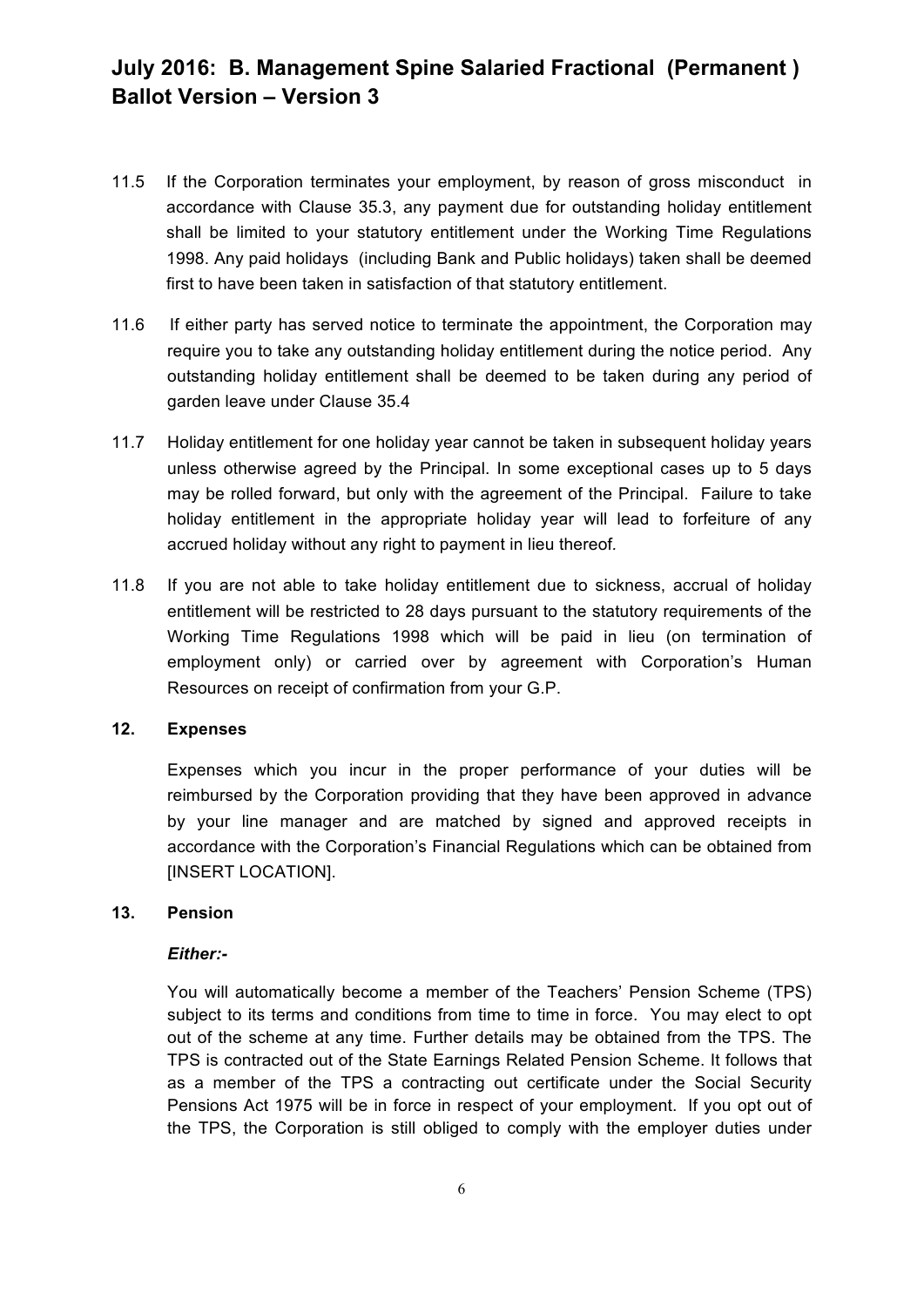Part 1 of the Pensions Act 2008 and it will automatically enrol or re-enrol you into a Pension scheme as and when required by law.

*Or:-*

You will automatically become a member of the Local Government Pension Scheme (LGPS) subject to its terms and conditions from time to time in force. You may elect to opt out of the scheme at any time. Further details may be obtained from the LGPS. If you opt out of the LGPS, the Corporation is still obliged to comply with the employer duties under Part 1 of the Pensions Act 2008 and it will automatically enrol or re-enrol you into a Pension scheme as and when required by law.

# **14. Deductions**

For the purposes of the Employment Rights Act 1996, you hereby authorise the Corporation to deduct from your salary or any other payments due to you any agreed sums due from you to the Corporation, including any overpayments, loans or advances made to you by the Corporation. You will be provided with a deduction schedule accordingly.

#### **15. Sickness**

- 15.1 If you are absent from work due to sickness or injury, you may be eligible to receive sick pay in accordance with the Corporation's Sickness Policy. Further details in respect of sickness may be obtained from [INSERT LOCATION]
- 15.2 The payment of sick pay is subject to your compliance with the Corporation's rules for the notification and verification of sickness absence, which are set out in the Sickness Policy.
- 15.3 The Corporation has the right to require you to attend a medical examination by a doctor or occupational health specialist nominated by the Corporation, in particular but not limited to circumstances where you are absent on long term sickness. The Corporation reserves the right to cease to make payments of sick pay in the event that you repeatedly fail to attend at such an appointment having been requested to do so, without reasonable justification.
- 15.4 If you receive compensation following an injury or accident which occurred outside work for loss of earnings, you will be required to repay to the Corporation compensation paid for such loss of earnings, up to the value of sick pay received less your statutory entitlement.

#### **16. Maternity Leave**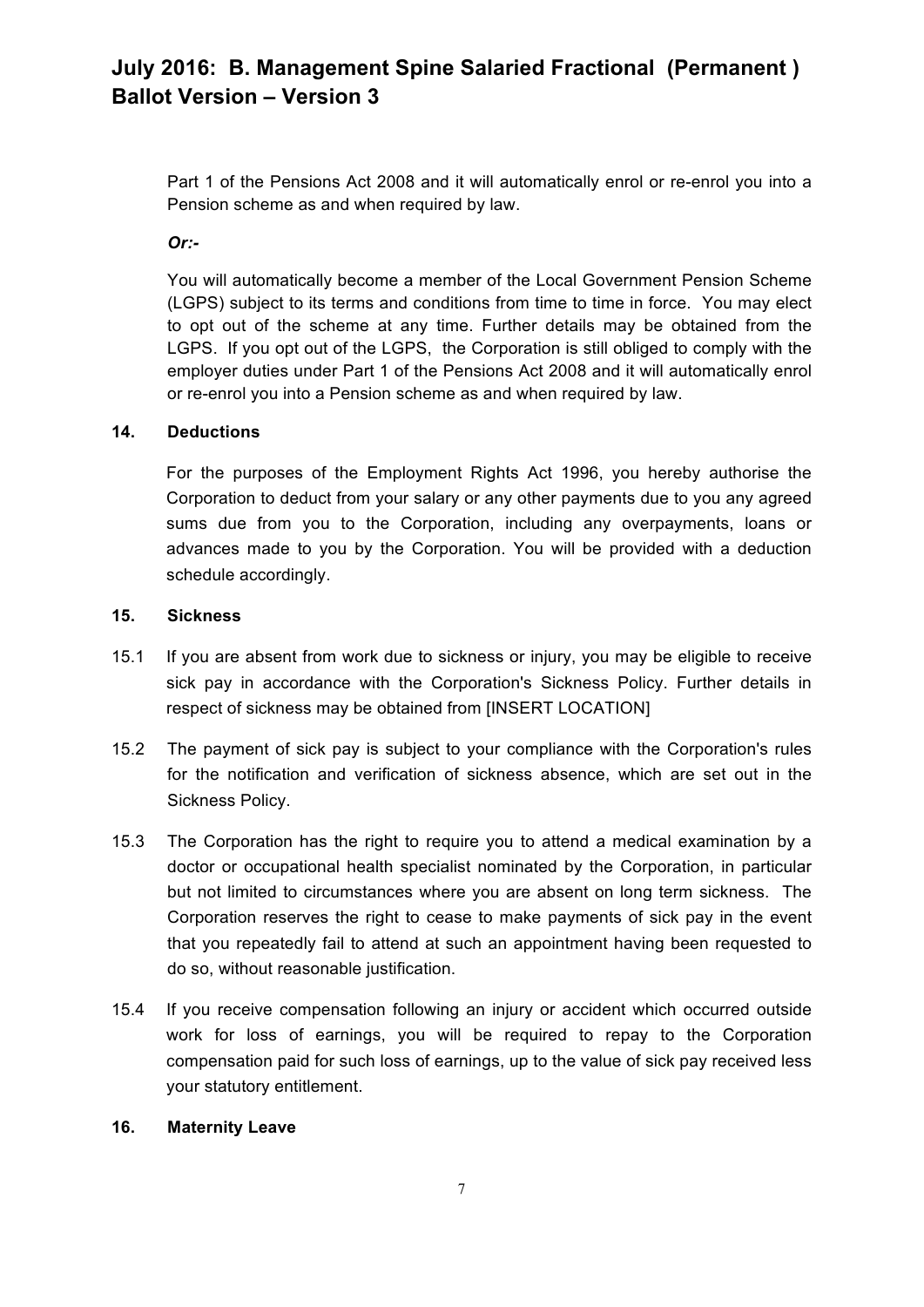If you become pregnant, you will be eligible to take maternity leave and may qualify for employer and/or statutory maternity pay. Full details of the Corporation's Maternity Policy and the procedures with which you must comply in order to exercise your rights under it are available from [INSERT LOCATION].

# **17. Paternity Leave**

Where your Spouse/Partner becomes pregnant, you will be eligible to take paternity leave and receive paternity pay. Full details of the Corporation's Paternity Leave Policy and the procedures with which you must comply in order to exercise your rights under it are available from [INSERT LOCATION].

# **18. Parental Leave**

You will be entitled to take parental leave in accordance with the Maternity and Parental Leave Regulations 1999, as amended, or alternatively in accordance with any policy or procedure on this subject which has been adopted by the Corporation. Further details in respect of parental leave may be obtained from [INSERT LOCATION].

# **19. Adoption Leave**

If you adopt a child, you may be eligible to take adoption leave and receive adoption pay. Full details of the Corporation's Adoption Policy and the procedures with which you must comply in order to exercise your rights under it are available [INSERT LOCATION].

# **20. Health and Safety**

The Corporation recognises and accepts its responsibilities as an employer to ensure, so far as is practicable, the health, safety and welfare of all its employees. A copy of the Health and Safety Policy, subject to amendment from time to time, can be obtained from [INSERT LOCATION]. You are responsible for familiarising yourself with the policy and adhering to the health and safety rules in the workplace.

# **21. Exclusivity of Service**

- 21.1 You are required to devote your time, full attention and abilities to your duties during your contracted working hours and to act in the best interests of the Corporation at all times
- 21.2 You are required to notify the Corporation's Human Resources Department in writing of any other employment or paid activities that you currently undertake or intend to undertake for the duration of this contract.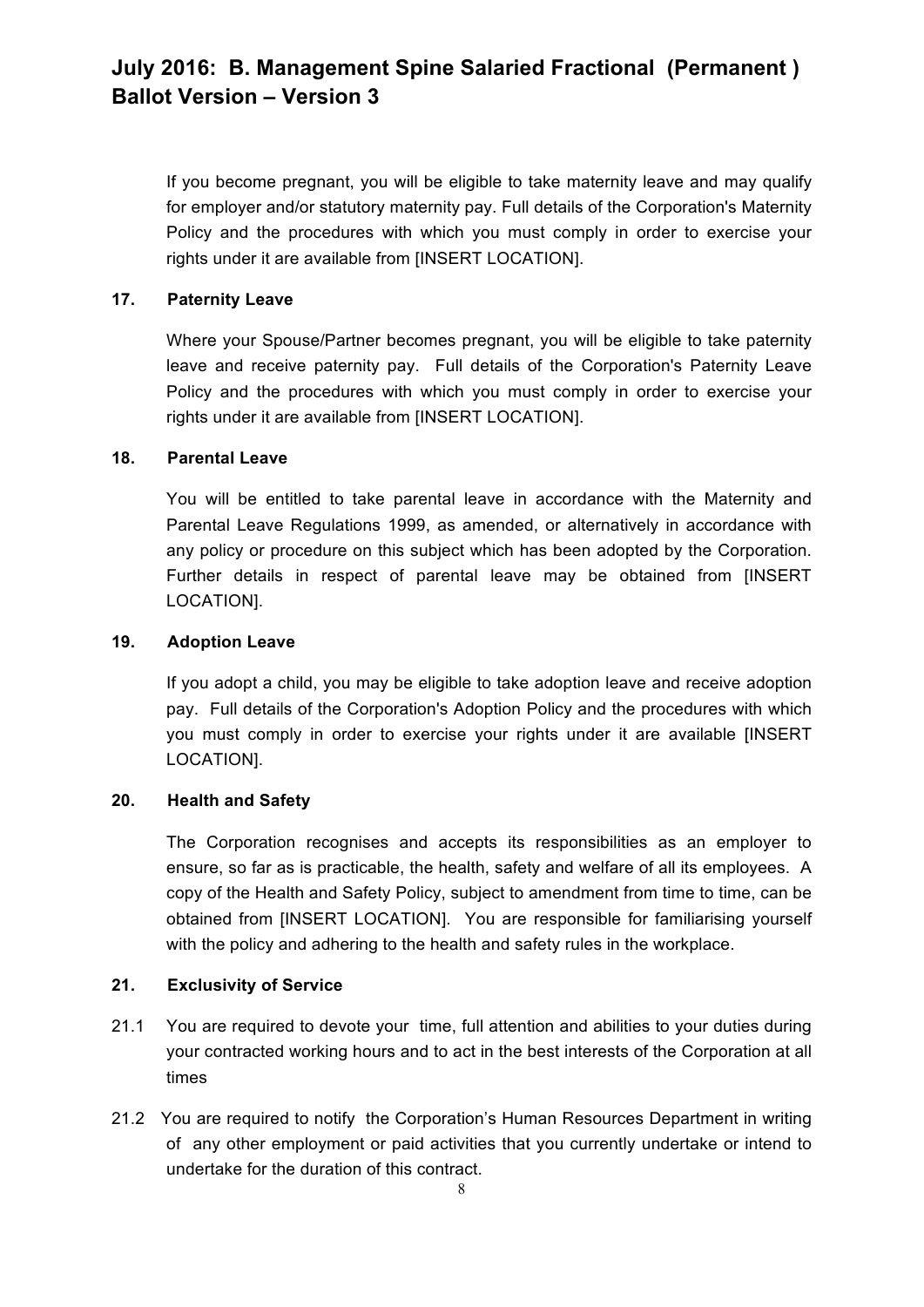- 21.3 The Corporation reserves the right to refuse permission to undertake such employment or paid activities where the following applies.
	- (i) there is a conflict or competition with the work of the Corporation
	- (ii) it involves the use of Corporation property
	- (iii) it prevents the effective undertaking of your duties for the Corporation
	- (iv) it contravenes the Working Time Regulations 1998;
	- (v) it poses a risk to the Corporation's reputation.
- 21.4 If you have any doubts about possible conflicts of interest you must consult the Corporation's Human Resources Department and where required obtain written permission from the Principal.
- 21.5 Where paid leave of absence is granted to undertake activity for another organisation any payment (expenses exempt) received in respect of that activity must be transferred to the Corporation

# **22. Confidentiality**

- 22.1 You shall not either during your employment (except in the proper performance of your duties), nor at any time after its termination, use for your own purposes (or for any purposes other than those of the Corporation) or divulge to any person, corporation, company or other organisation whatsoever any confidential information belonging to the Corporation or to any Subsidiary or relating to its or their affairs or dealings which may come to your knowledge during your employment. This restriction shall cease to apply to any information or knowledge which may come into the public domain after the termination of your employment, other than as a result of unauthorised disclosure by you or by any third party. The Trade Union and Labour Relations (Consolidation) Act 1992 (TULR(C)A 1992) requires employers to disclose information for the purposes of collective bargaining to accredited representatives of recognised trade unions. This restriction shall not apply to any use or disclosure authorised by the Corporation or required by law or in furtherance of a legitimate trade union activity.
- 22.2 Confidential information shall include (but shall not be limited to) the following:
	- (a) Information concerning the services offered or provided by the Corporation or any Subsidiary including the names of any persons, companies or other organisations to whom such services are provided, their requirements and the terms upon which services are provided to them (save that such information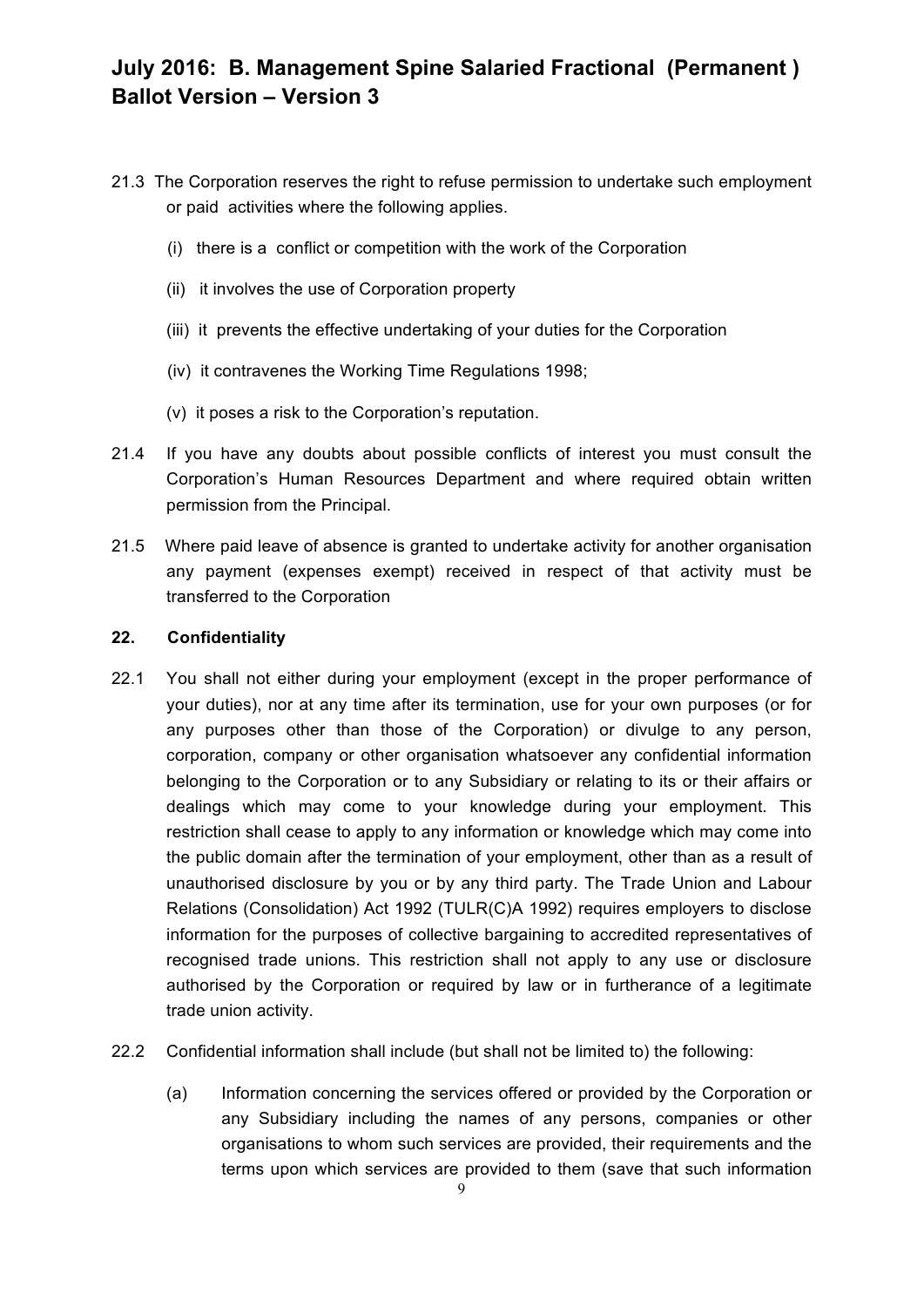shall not be regarded as confidential once it has been published in any prospectus or other document which is available to members of the public)

- (b) The Corporation's marketing strategies and business plans or those of any Subsidiary and the marketing strategies and business plans of other corporations or governing bodies involved in collaborative partnerships if appropriate.
- (c) Any information relating to a proposed reorganisation, expansion or contraction of the Corporation's activities (or those of any Subsidiary) including any such proposal which also involves the activities of any other corporation or organisation.
- (d) Financial information relating to the Corporation or any Subsidiary (save to the extent that such information is included in published audited accounts).
- (e) Details of:
	- (i) Employees of the Corporation or any Subsidiary, the remuneration and other benefits paid to them and their experience, skills and aptitudes and/or
	- (ii) Any arrangements for the supply of personnel to the Corporation or any Subsidiary by a third party provider.
- (f) Any information which you have been told is confidential or which you might reasonably expect to be confidential.
- (g) Any information which has been given to the Corporation or any Subsidiary in confidence by students or other persons, companies or organisations.
- 22.3 Notwithstanding the above, the Corporation affirms that professional staff have freedom within the law to question and test received wisdom relating to academic matters, and to put forward new ideas, and controversial or unpopular opinions about academic matters without placing themselves in jeopardy or losing the jobs and privileges they have at the Corporation.
- 22.4 All records, documents and other papers (together with any copies or extracts thereof) made or acquired by you in the course of your employment shall be the property of the Corporation and must be returned to it upon request on the termination of your employment.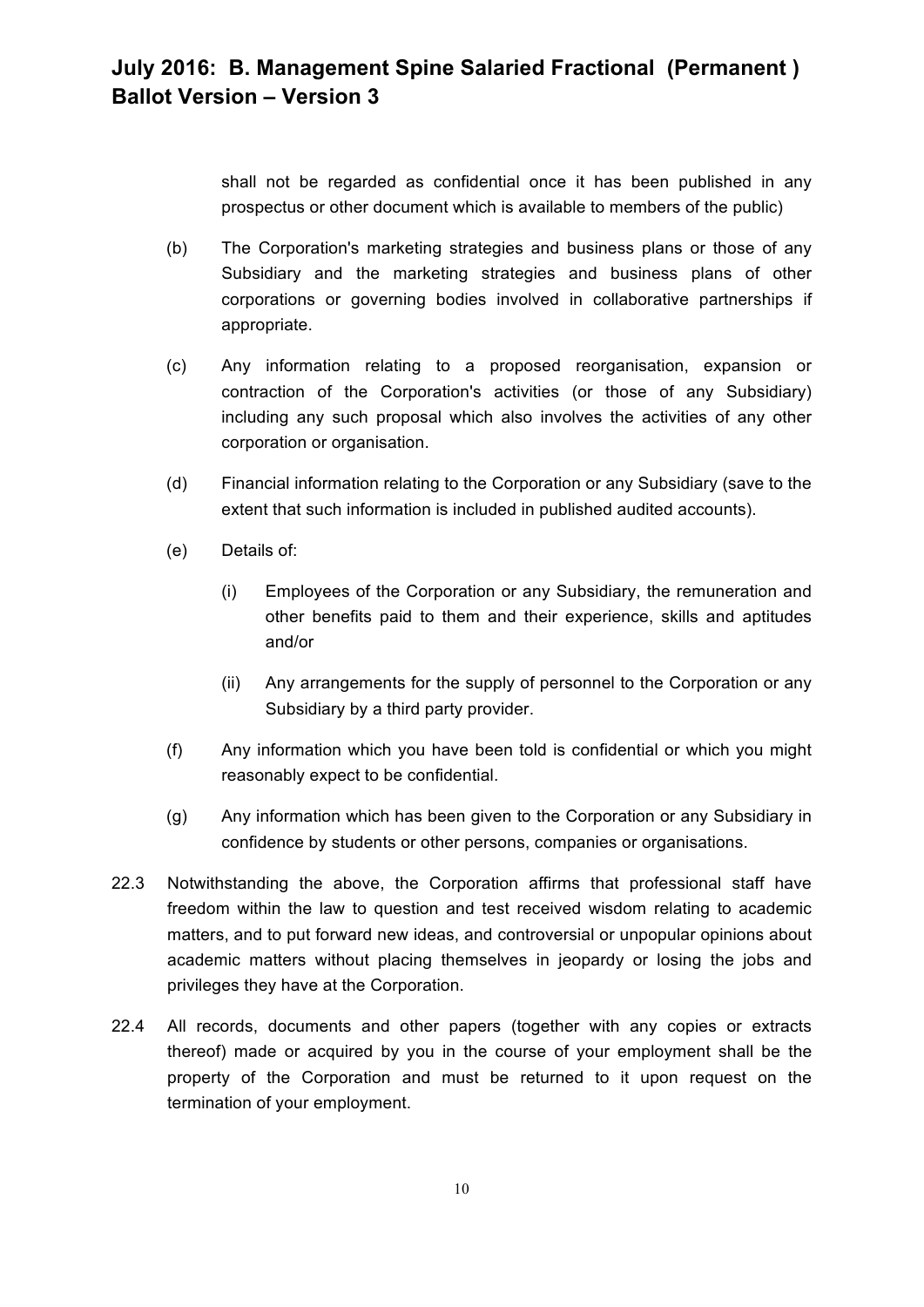- 22.5 Nothing in this contract, and in particular this Clause 22, is intended to prejudice your rights in relation to any protected disclosure under the meaning of Section 43A of the Employment Rights Act 1996 as amended from time to time (Whistleblowing).
- 22.6 Any request received by you under the Freedom of Information Act 2000 will be forwarded to [your Line Manager/HR Department/Information Officer] for consideration. Under no circumstances should you respond to such a request directly.

#### **23. Data Protection**

You agree to abide by the Corporation's Data Protection Policy available at [INSERT LINK] as amended from time to time and the provisions of the Data Protection Act 1998 when handling personal data in the course of employment including personal data relating to any employee, student, client, supplier or agent of the Corporation or any subsidiary.

#### **24. Copyright**

- 24.1 The copyright in all records, documents and course materials produced or made by you in the course of your employment after your appointment to the Corporation, shall belong to the Corporation.
- 24.2 The copyright of any work or design compiled, edited or otherwise brought into existence by you as a scholarly work for the purposes of furthering your professional career shall belong to you. "Scholarly work" includes items such as books, contributions to books, articles and conference papers, and shall be construed in the light of the common understanding of the phrase in further and higher education.

#### **25. Grievances**

- 25.1 If you have a grievance relating to your employment, you are entitled to invoke the Corporation's Grievance Procedure which is available from [INSERT LOCATION].
- 25.2 You may from time to time be required to participate in some capacity in an employee grievance.

#### **26. Disciplinary Procedures**

26.1 The Corporation expects reasonable standards of performance and conduct from its employees. Details of the Corporation's Procedures can be found at [INSERT LOCATION] together with the Staff Code of Conduct.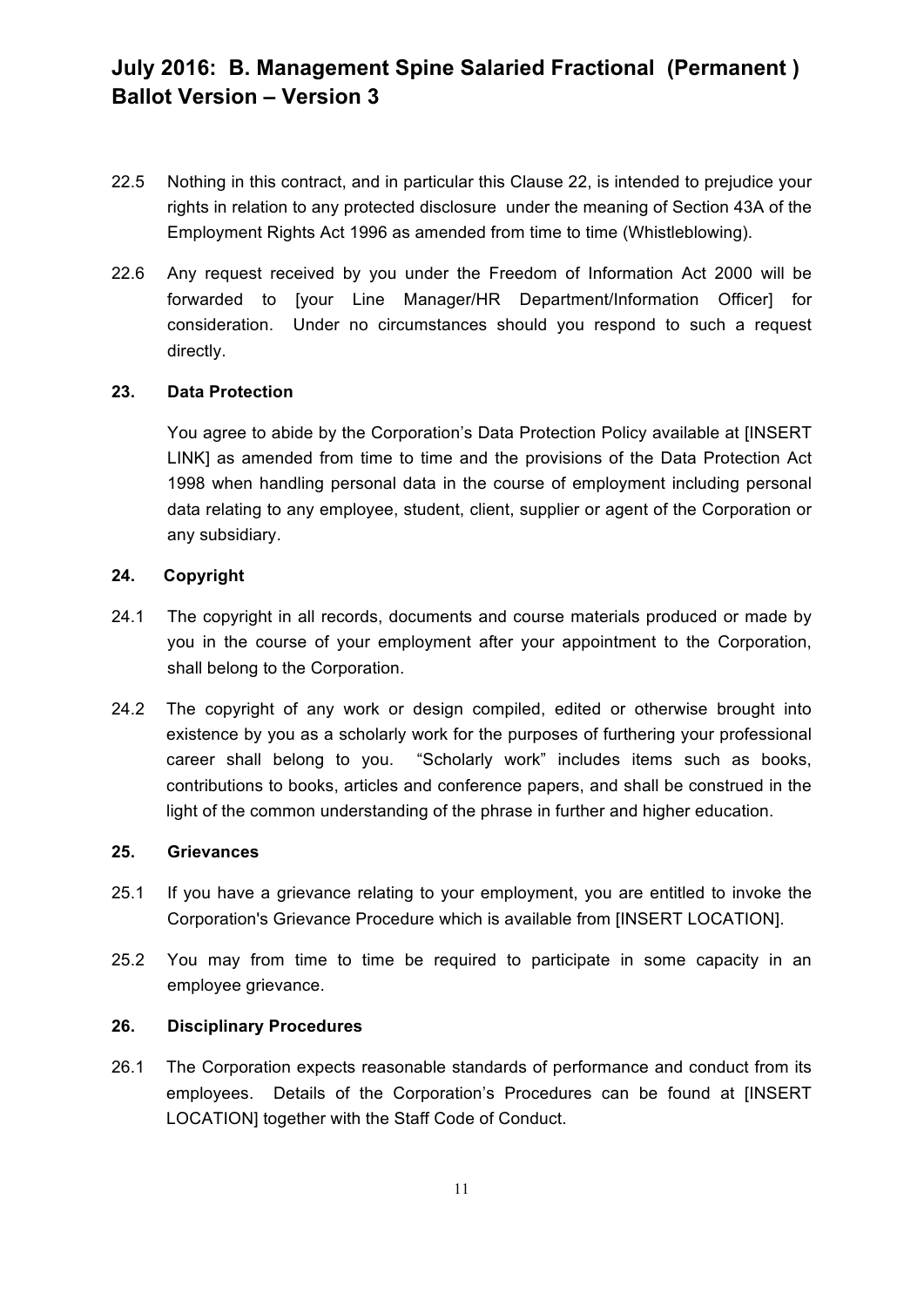26.2 You may from time to time be required to participate in some capacity in a disciplinary procedure.

#### **27. Capability Procedures**

The Corporation has procedures in place designed to assist and encourage all employees to achieve and maintain standards of job performance. The aim is to ensure consistent and fair treatment for all and to assist any employee who is considered to be experiencing difficulties in performing satisfactorily the duties required of the post to which s/he was appointed. Details of the Corporation's Procedures can be found at [INSERT LOCATION]

#### **28. Protected Disclosures - Whistleblowing**

If you have concerns regarding activities including but not limited to malpractice, fraud or corruption within the Corporation and / or any of its subsidiaries, you should refer to the Corporation's Whistleblowing Policy which can be found at [INSERT LOCATION] to assist you in raising your concerns.

# **29. Safeguarding Children and Adults**

The Corporation has policy and procedures in place which set out the statutory safeguarding responsibilities of Further Education Colleges, as well as good practice recommendations, in relation to children and adults. All employees are required to adhere to the Corporation's Safeguarding Policy and associated procedures and guidance, which may be varied by the Corporation from time to time. Details can be found at [INSERT LOCATION].

# **30. Social Networking**

You should be aware that the internet is provided primarily for business use. The Corporation recognises that many employees use the internet, including social media for personal and business purposes. You should therefore have due regard to the Corporation's Social Media and/or Email Policy and/or Acceptable Usage Policy when using the internet including social media for personal and business purposes.

# **31. Monitoring of Telecommunications**

In accordance with the Corporation's policies, the Corporation has the right to monitor any and all aspects of its telephone and computer systems that are made available to you and to monitor, intercept and/or record any communications made by you, including any type of telephone, e-mail or Internet communications, for any purposes authorised under the Telecommunications (Lawful Business Practice)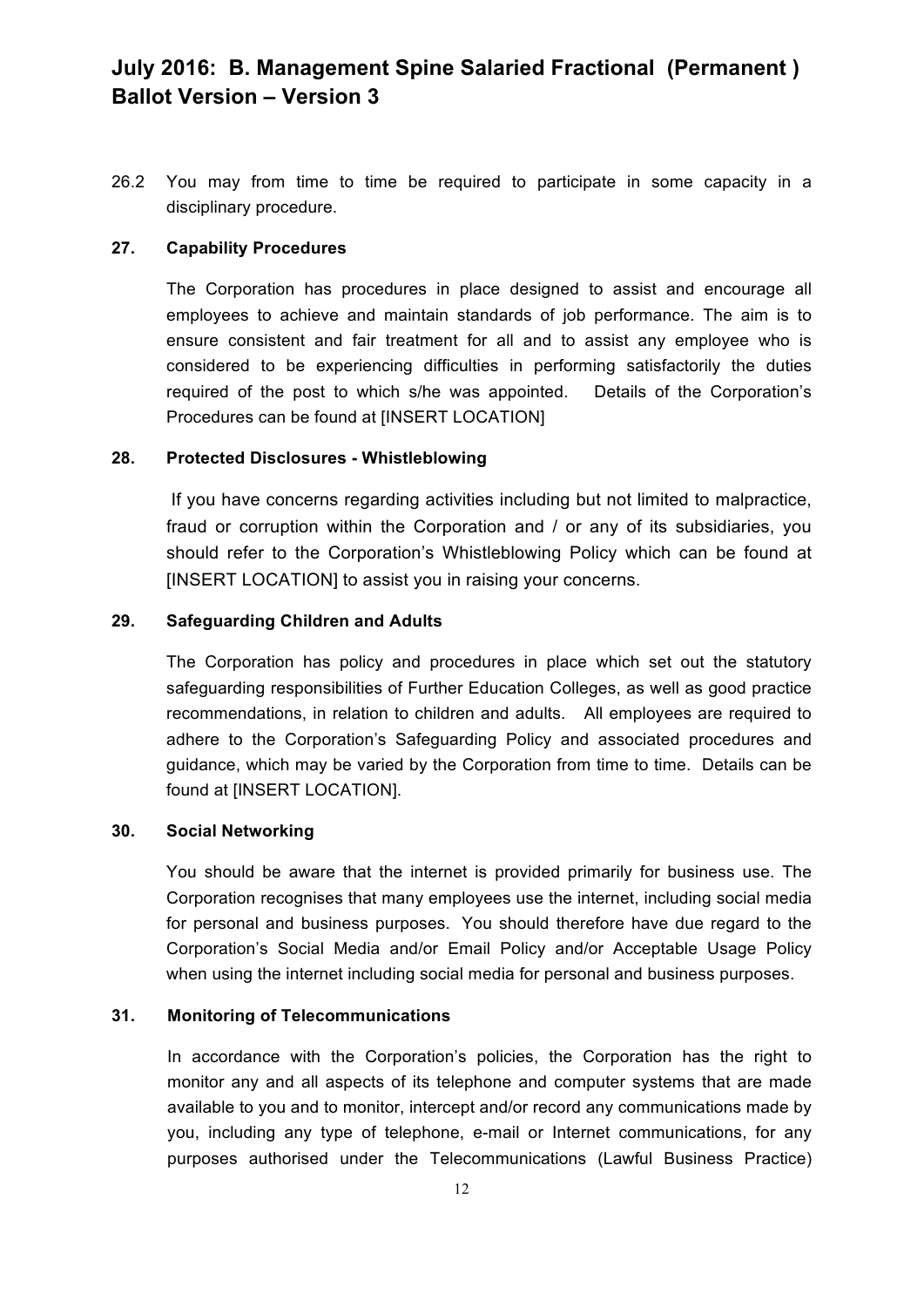(Interception of Communications) Regulations 2000 and any amending or supplementary legislative or regulatory requirements.

# **32. Criminal Acts**

In the event that you are under caution, arrested, charged with, and/or convicted of, a criminal act, you will advise the Corporation's Human Resources Department immediately. Failure to do so may result in disciplinary action.

# **33. Anti-Bribery and Corruption**

- 33.1 Every employee and individual acting on the Corporation's behalf is responsible for maintaining the Corporation's reputation and for conducting their duties honestly and professionally. In accordance with this, you are required to adhere to the Corporation's Anti-Bribery Policy. Details can be found at [INSERT LOCATION].
- 33.2 You agree that you will report any suspicious conduct that may amount to a bribe being offered, promised, given, requested or accepted (either involving you or another employee or person acting for, or on behalf of, the Corporation) immediately to the relevant individuals within the Corporation in accordance with the Anti-Bribery Policy.

# **34. Trade Union Membership**

- 34.1 You have the right to belong to a trade union of your choice. The following trade union[s] are currently recognised by the Corporation: [ENTER TU DETAILS AND RELEVANT BARGAINING GROUP].
- 34.2 The Corporation will provide information to the recognised trade unions to allow them to organise within the college. Your details will be provided unless you notify us, in writing that you do not wish your name to be provided**.**

# **35. Termination of Employment**

- 35.1 After the successful completion of any probationary period, the Corporation may terminate your employment by giving you in writing whichever is the greater of:
	- (a) 3 months' notice
	- (b) one weeks' notice for each year of service, up to a maximum of twelve weeks' notice.
- 35.2 You may terminate your employment at any time by giving the Corporation 3 months' notice in writing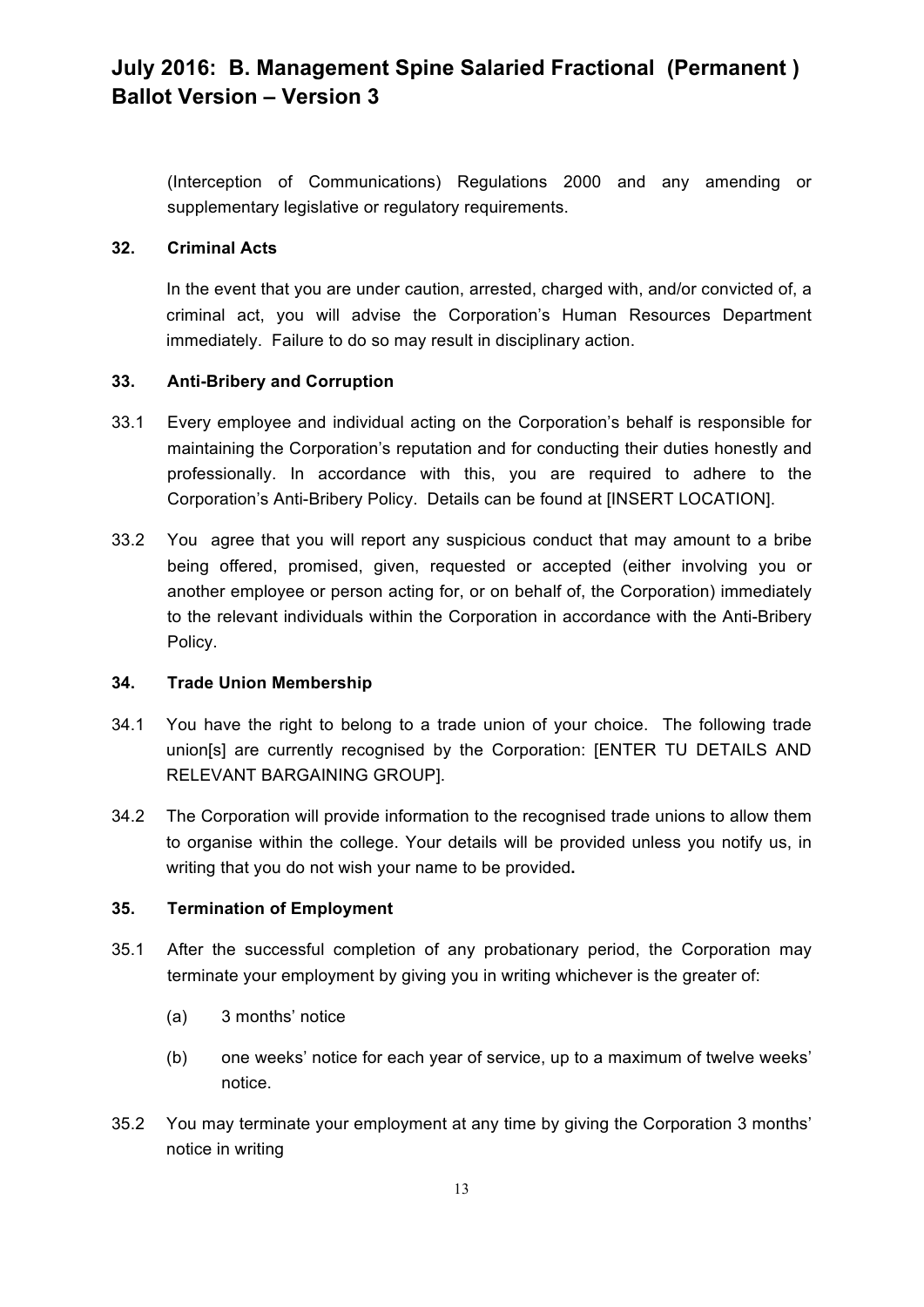- 35.3 The Corporation may terminate your employment without notice or without compensation in lieu of notice if you are found guilty of gross misconduct.
- 35.4 During any period of notice of termination (whether given by you or the Corporation), the Corporation shall be under no obligation to assign any duties to you and shall be entitled to exclude you from its premises ("garden leave"), although this will not affect your right to receive your normal salary and other contractual benefits. If you are required to take '"garden leave" during the notice period, Clause 21 shall continue to apply.

#### **36. Return of Corporation Property**

- 36.1 Upon the termination of your employment (for whatever reason) you hereby agree to return to the Corporation all [documents, student work, IT equipment, books, office equipment, keys, security passes, credit cards, college car *– delete/amend as appropriate*] and any other property belonging to the Corporation. This includes all documents and information whether stored electronically or as hard copy.
- 36.2 All Corporation property must be returned no later than your last date of employment with the Corporation. You are also required to return to the Corporation any college property that may come into your possession after your employment ends.
- 36.3 It is your responsibility to return Corporation property. With reference to Clause 14, (Deductions) you hereby agree that any failure to return such property will entitle the Corporation to withhold the whole or any part of any wages due to you from the Corporation up to the second hand replacement cost of the non-returned property. The Corporation reserves the right to issue legal proceedings against you in the event that it is unable to recover, by way of a withholding of salary a sum representing up to the second hand replacement cost of the property which is unreturned.

#### **37. Collective Agreements**

National collective agreements which are currently in existence (as set out in Appendix 1) are expressly incorporated into this contract. These agreements may be varied from time to time following negotiations with the recognised trade unions through the Wales Negotiations Committee Further Education (WNCFE).

#### **38. Prior and subsequent agreements**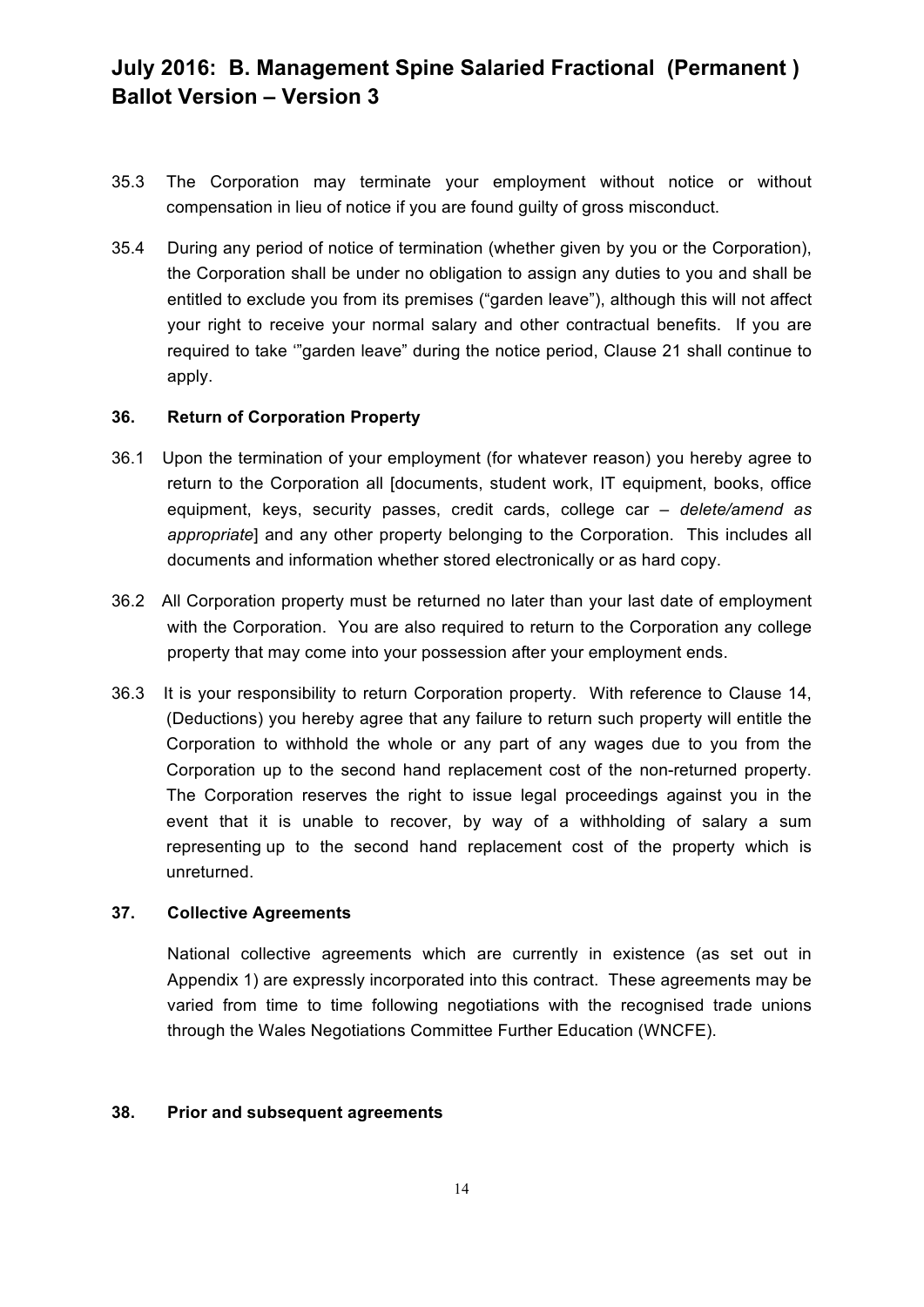- 38.1 This Contract of Employment and Collective Agreements listed in Appendix 1 are in substitution for any previous letters of appointment or contracts of employment.
- 38.2 Any changes in the terms and conditions of employment applicable to staff appointed by the Corporation on the terms and conditions set out herein, which may be agreed after the date of this Contract between the Corporation and any trade unions recognised by the Corporation in respect of such staff, shall be incorporated automatically into your Contract of Employment.
- 38.3 Any future national collective agreements reached after the date of this contract through the WNCFE will be expressly incorporated into this contract in accordance with the procedures set out in the National Recognition Agreement.

#### **39. Interpretation**

In this contract "Subsidiary" means any company, association, society or other entity directly or indirectly controlled by the College, for which purpose 'control' means either ownership of more than 50% of the voting share capital (or equivalent right of ownership) of such company, association, society or other entity or power to direct its policies and management whether by contract, statute or otherwise.

#### **40. Applicable Law**

English and Welsh law shall apply to this Contract and the parties to this Contract submit to the jurisdiction of the courts of England and Wales.

# **41. Reporting cases of misconduct or professional incompetence**

- 41.1 It is a statutory requirement for the Corporation to refer information to the Disclosure and Barring Service when an employee has been removed from regulated activity because the Corporation believes s/he has engaged in relevant conduct, or posed a risk of harm to children or vulnerable adults, or when an employee leaves their post in circumstances where they would or might otherwise have been removed because they harmed, or posed a risk of harm to a child or vulnerable adult.
- 41.2 In accordance with the Education (Supply of Information) (Wales) Regulations 2009 the Corporation will report to the General Teaching Council for Wales (or any successor body formed to monitor professional standards within the FE Sector), cases of misconduct, professional incompetence or conviction of a relevant offence of a registered teacher or member of staff, which results in the Corporation ceasing to engage the services of the person.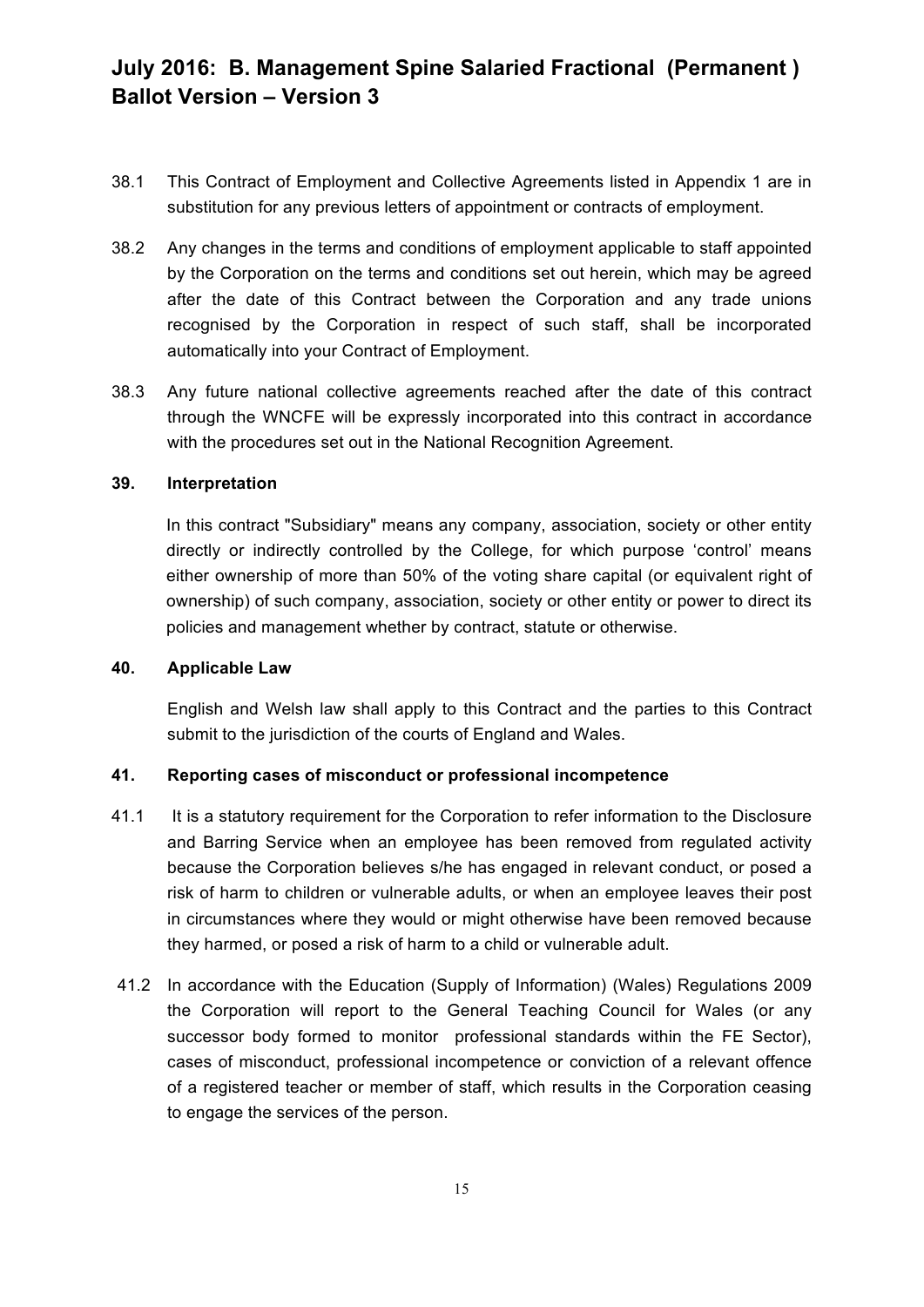# **42. Education Workforce Council (EWC)**

You are required to be registered by the EWC. You are therefore subject to the rules and regulations of this body.

# **43. Post Termination Restrictions**

Either :

There are no Post Termination Restrictions for this post.

OR

The Post Termination Restrictions are set out in Appendix 2.

# **Declaration**

I hereby confirm my agreement to the terms and conditions set out above.

Signed : ............................................................. Date ………………………..

(Name of Employee)

Signed : ...........................................................… Date …………………………..

(For and on behalf of the Corporation)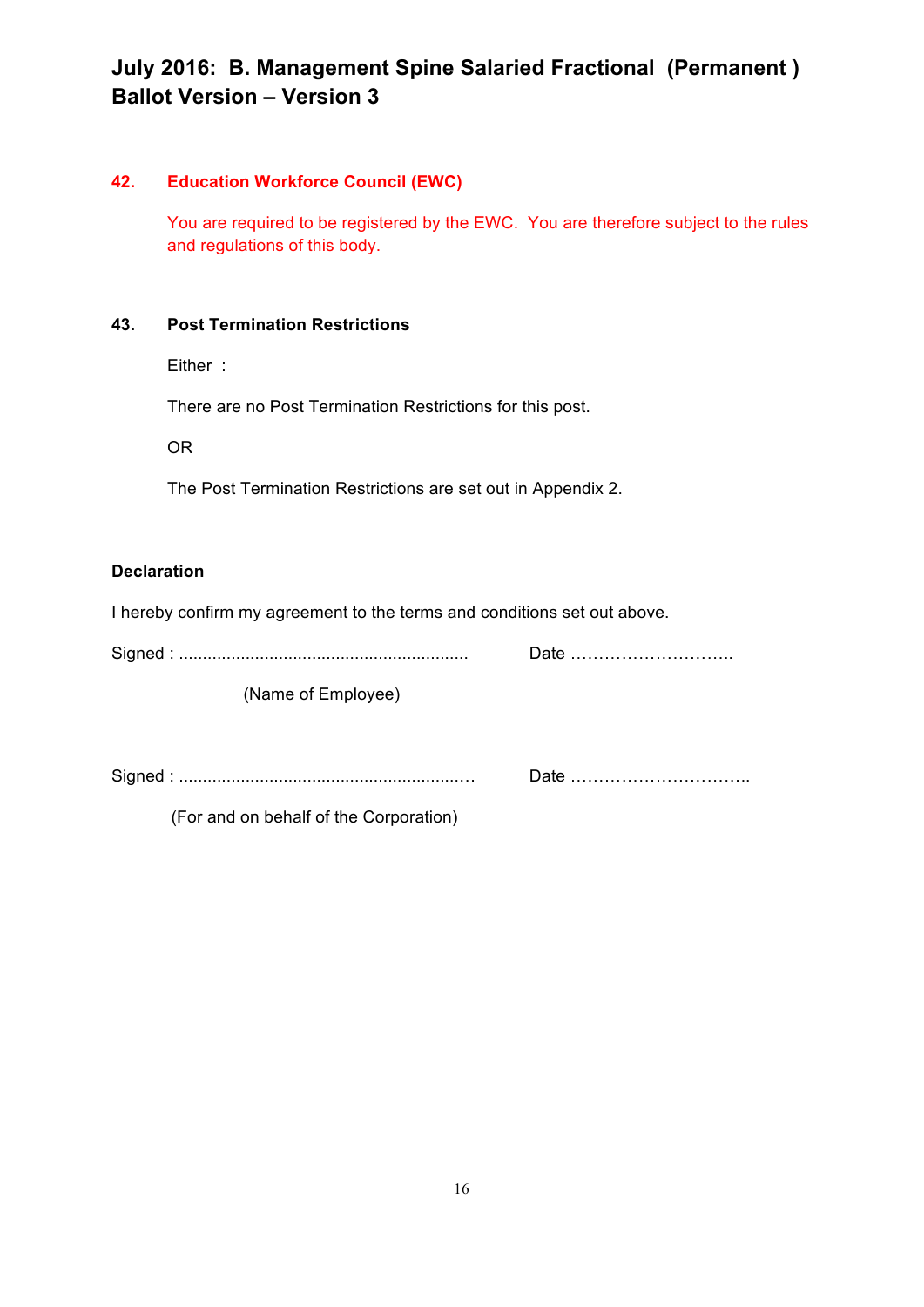# **Appendix 1 – Collective Agreements**

1. Pay Wales Agreement Year 3 (2005/6)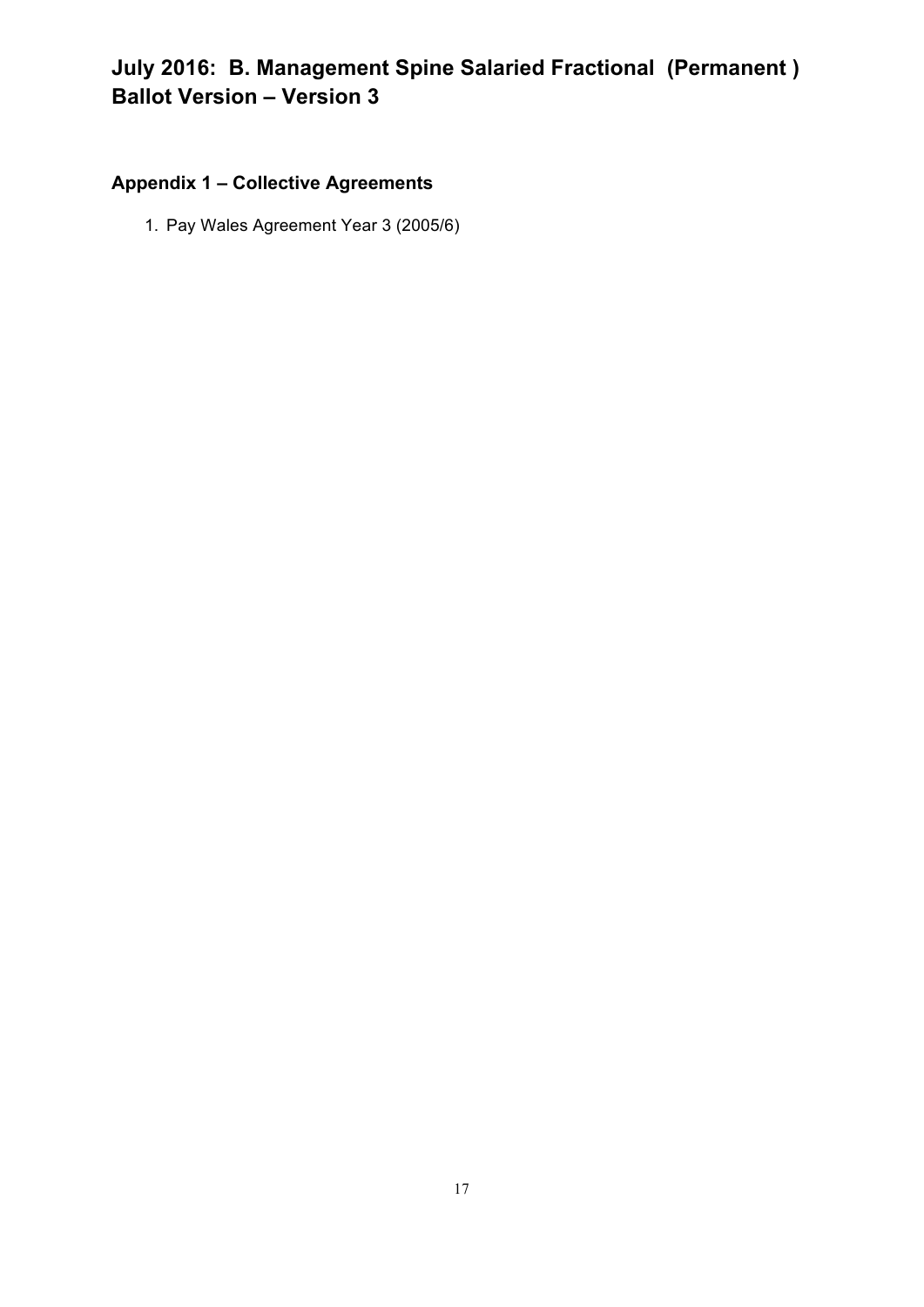# **Appendix 2**

# **1 Post-termination Restrictions**

- 1.1 For the purposes of Clause 1.2 below, the following words shall have the following meanings:
	- (a) "Client" shall mean any person, corporation, company or other organisation to whom or which the Corporation supplied services during the twelve months preceding the Termination Date and with whom or which, during such period, you had personal dealings in the course of your employment but shall exclude any such person who was enrolled as a student on a publicly funded course with the Corporation and any such organisation which distributes public funds for education and training purposes;
	- (b) "Restricted Services" shall mean any services which are the same as or similar to any services supplied by the Corporation with which your duties were concerned or for which you were responsible during the twelve months immediately preceding the Termination Date;
	- (c) "Termination Date" shall mean the date of termination of your employment.
- 1.2 You hereby undertake that you will not during a period of twelve months immediately following the Termination Date without the prior written consent of the Corporation whether by yourself, through your employees or agents or otherwise howsoever and whether on your own behalf or on behalf of any other person, corporation, company or other organisation, directly or indirectly:
	- (a) solicit business from or canvass any Client if such solicitation or canvassing is in respect of Restricted Services;
	- (b) supply Restricted Services to any Client;
	- (c) solicit or induce or endeavour to solicit or induce any person who is on the Termination Date employed by the Corporation in a managerial capacity or as a member of its academic staff to cease working for or providing services to the Corporation, whether or not any such person would thereby commit a breach of contract;
	- (d) employ or otherwise engage in the supply of Restricted Services to any Client any person who is on the Termination Date, or was during the twelve months preceding the Termination Date, employed by the Corporation in a managerial capacity or as a member of its academic staff.